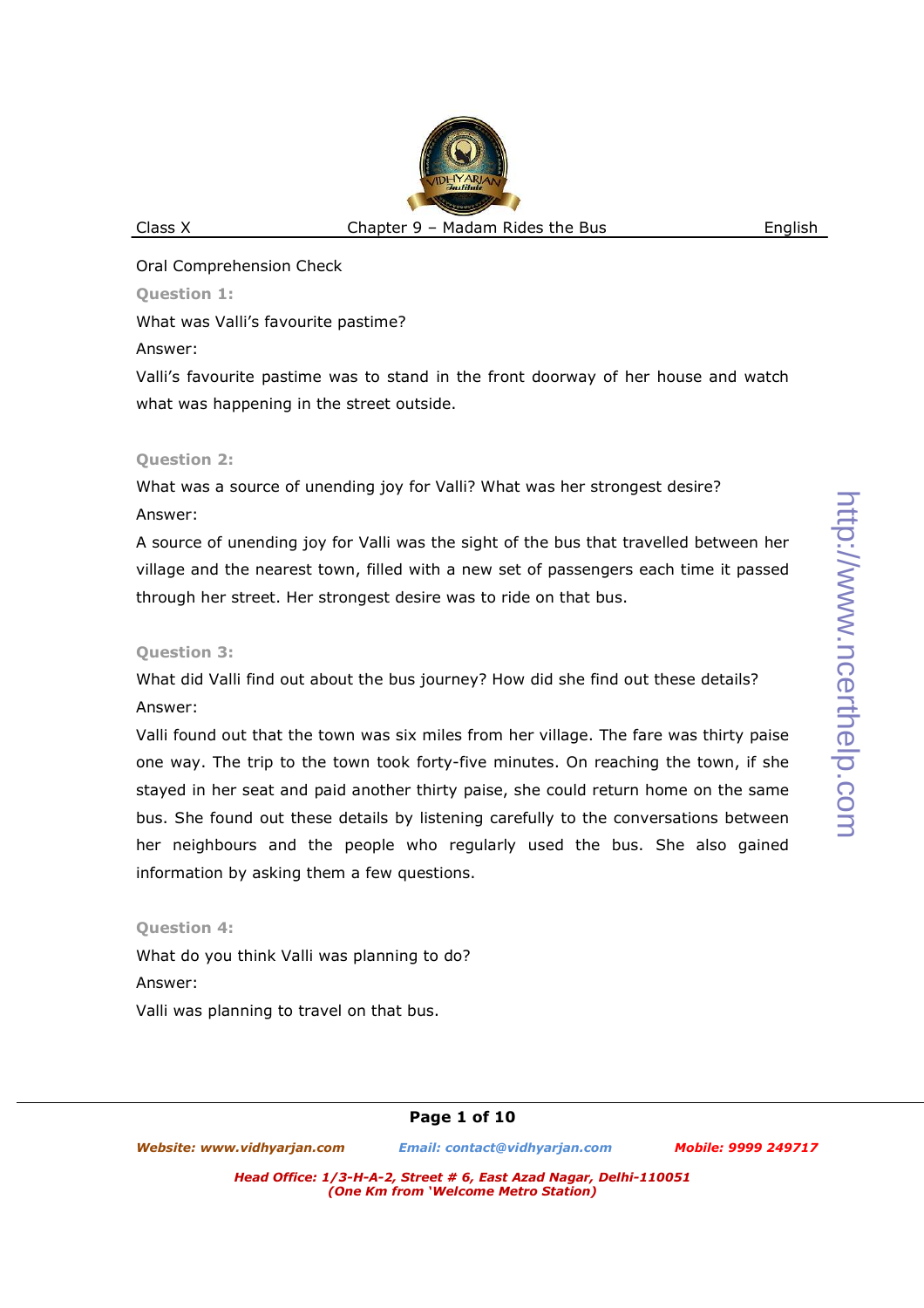# http://www.ncerthelp.com http://www.ncerthelp.com

## **Question 5:**

How do you usually understand the idea of 'selfishness'? Do you agree with Kisa Gotami that she was being 'selfish in her grief'?

## Answer:

 'Selfishness' means being concerned only about one's own interests and showing complete disregard for others welfare. Yes, it can be said that Kisa Gotami was being 'selfish in her grief'. In the light of her tragedy, she was unable to see that death is something that strikes all things living. In this sense, she was selfish. However, for every person, his/her tragedy is something personal and it prevents him/her from looking at the tragedy from a universal or general point of view. If we take the usual sense of the word 'selfish', then calling Kisa Gotami selfish would be inappropriate, because every person becomes selfish in his/her grief.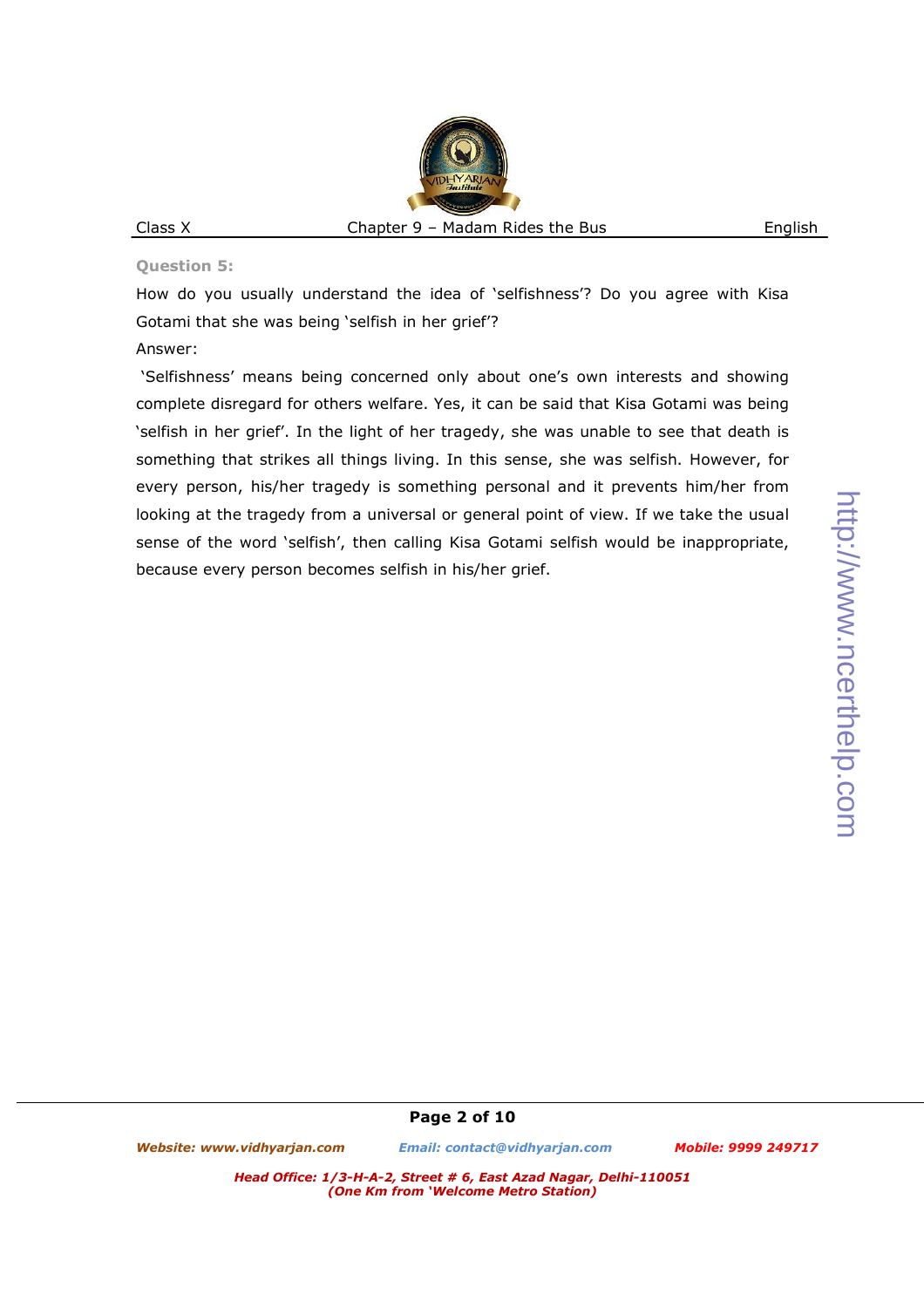#### **Question 1:**

Why does the conductor call Valli 'madam'?

## Answer:

When the conductor stretched out his hand to help her get on the bus, Valli said commandingly that she could get on by herself, and that she did not require his help. She did not act like a child, but as a grown-up girl and therefore, the conductor called her 'madam'.

## **Question 2:**

Why does Valli stand up on the seat? What does she see now?

## Answer:

Valli stood up on her seat because her view was cut off by a canvas blind that covered the lower part of her window. She stood up to look over the blind. She saw that the road was very narrow, on one side of which there was the canal and beyond it were palm trees, grassland, distant mountains, and the blue sky. On the other side, there was a deep ditch and many acres of green fields.

## **Question 3:**

What does Valli tell the elderly man when he calls her a child? Answer:

When the elderly man called her a child, Valli told him that there was nobody on the bus who was a child. She had paid her fare of thirty paise like everyone else.

## **Question 4:**

Why didn't Valli want to make friends with the elderly woman? Answer:

Valli did not want to make friends with the elderly woman because she found her absolutely repulsive. She saw that the woman had big holes in her ear lobes and very ugly earrings in them. She could smell the betel nut the woman was chewing,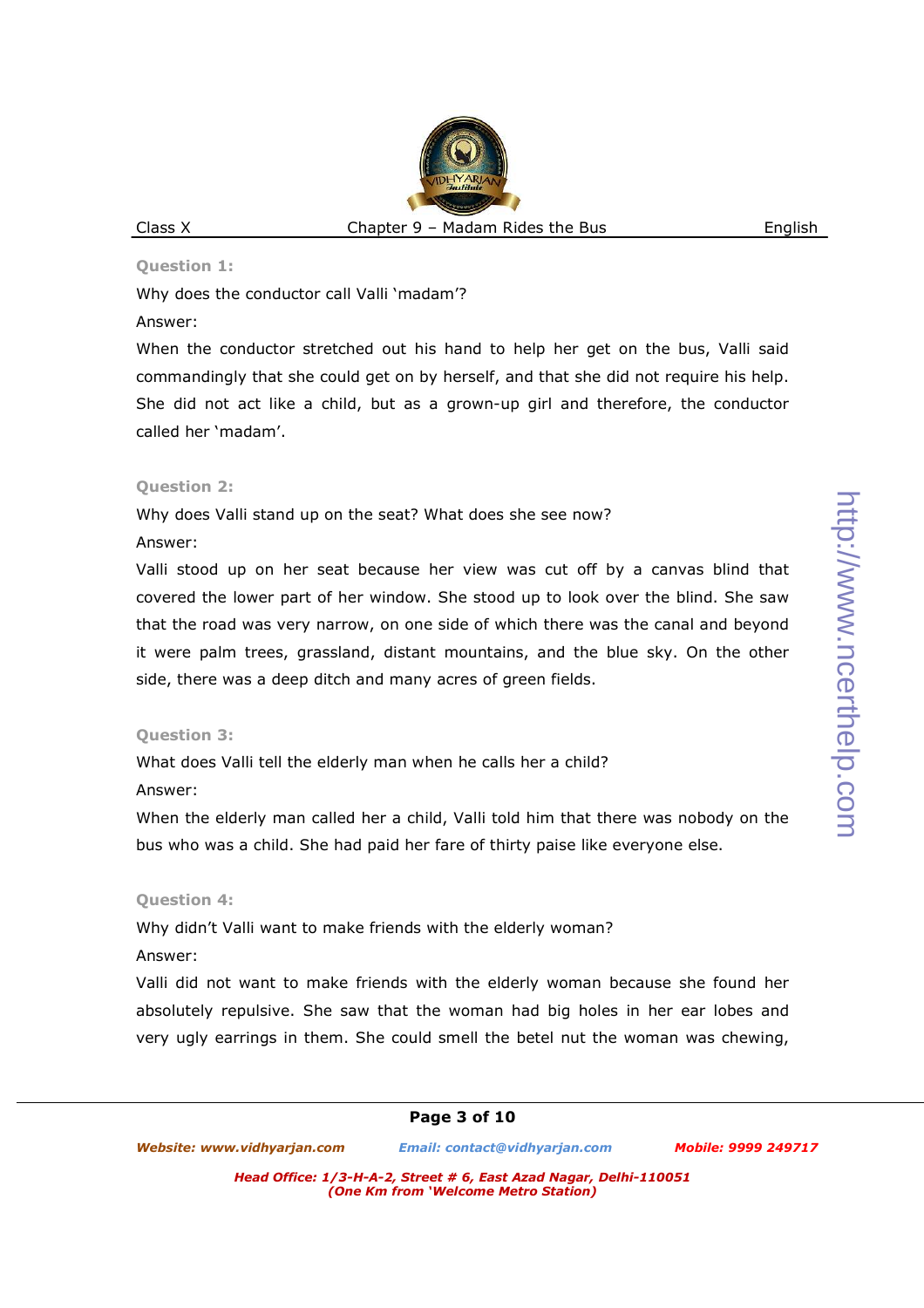and could see the betel juice that was almost about to spill over her lips. That is why she did not want to be sociable with her.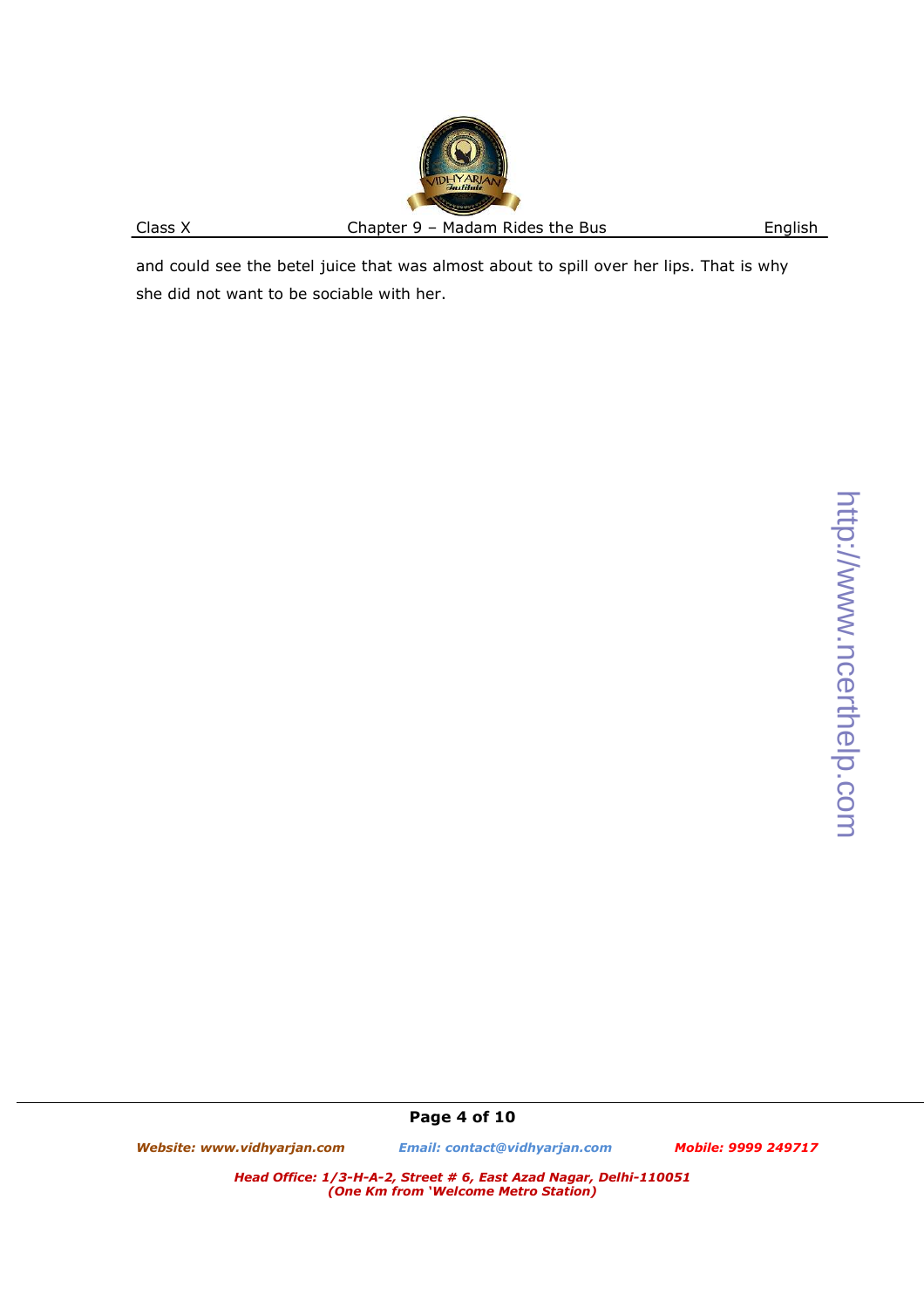#### **Question 1:**

How did Valli save up money for her first journey? Was it easy for her? Answer:

Valli had carefully saved whatever stray coins came her way, resisting every temptation to buy peppermints, toys, balloons, and the like. Finally, she had saved sixty paise.

No, it was not easy for her, especially at the village fair where she was tempted to ride the merry-go-round as she had the money. However, she suppressed her strong desire and saved the money for the bus ride.

#### **Question 2:**

What did Valli see on her way that made her laugh?

#### Answer:

Valli saw a young cow, whose tail was high in the air, running right in front of the bus in the middle of the road. The bus slowed and the driver sounded his horn loudly. However, the more he honked, the more frightened the cow became and it kept running faster and faster, right in front of the bus. Valli found it so amusing that she had tears in her eyes. At last, the cow moved off the road.

## **Question 3:**

Why didn't she get off the bus at the bus station?

Answer:

She did not get off the bus at the bus station because she had to go back on that same bus. She took out another thirty paise from her pocket and handed the coins to the conductor. She just wanted to ride on the bus.

## **Question 4:**

Why didn't Valli want to go to the stall and have a drink? What does this tell you about her?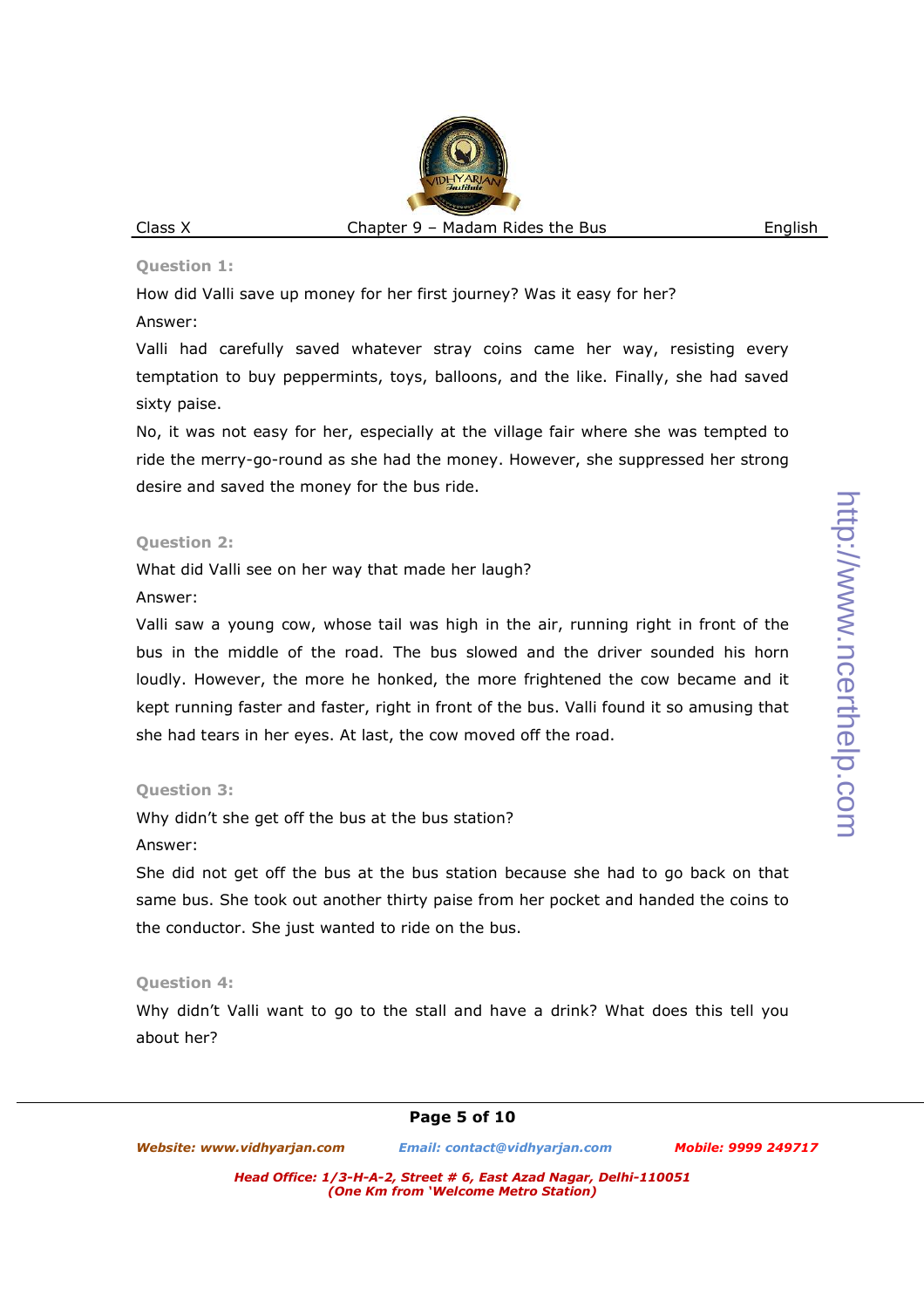Answer:

Valli did not want to go to the stall and have a drink because she did not have any money for that. Even when the conductor offered her a cold drink free of charge, she refused firmly and said that she only wanted her ticket. This shows that Valli had a lot of self will and pride. Possibly, she did not want to take anything for free, particularly from a stranger.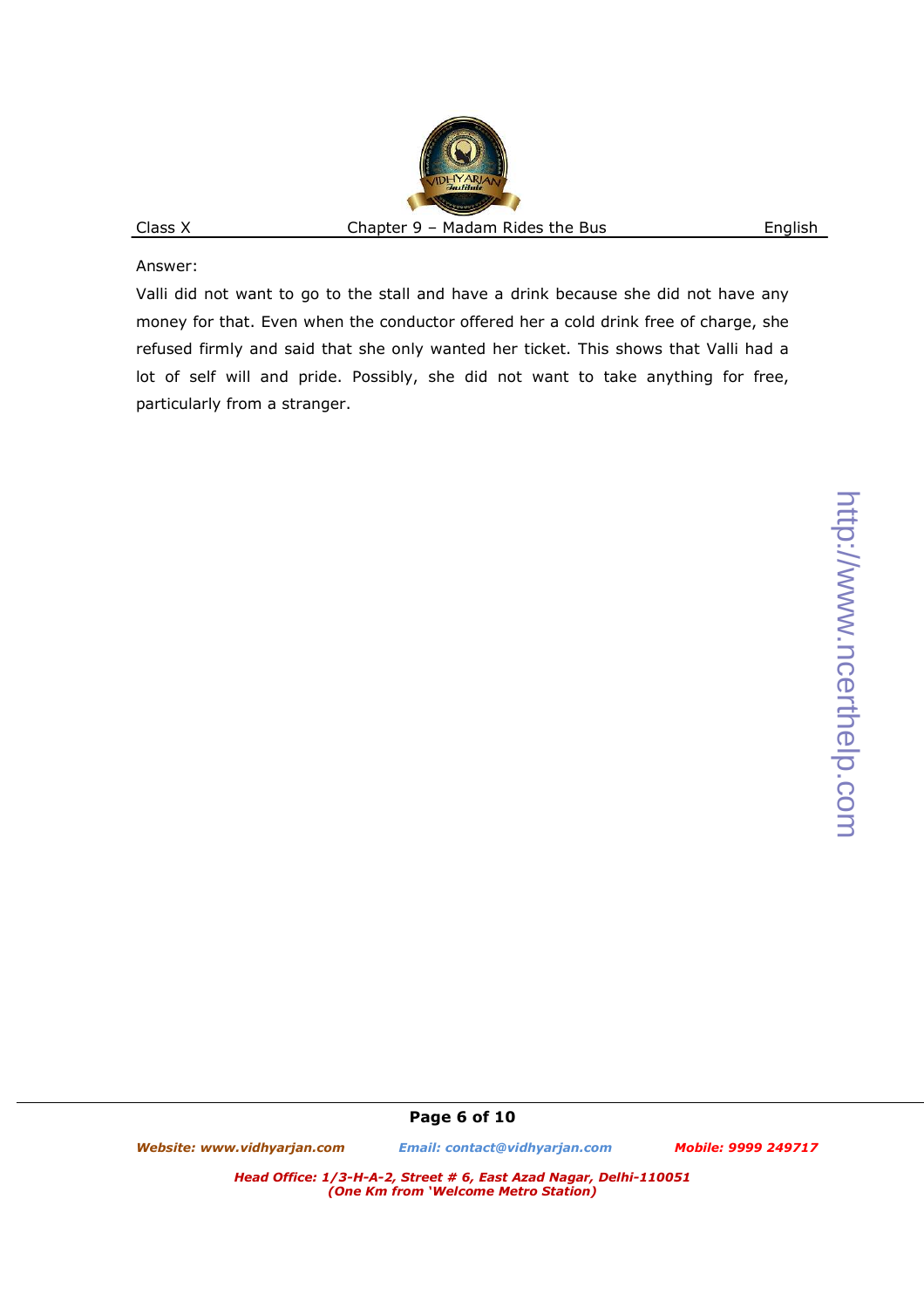#### Thinking About the Text

#### **Question 1:**

What was Valli's deepest desire? Find the words and phrases in the story that tell you this.

Answer:

Valli's strongest desire was to ride on the bus she saw everyday. The sentences in the story which depict this are as follows:

"Day after day she watched the bus, and gradually a tiny wish crept into her head and grew there: she wanted to ride on that bus, even if just once. This wish became stronger and stronger, until it was an overwhelming desire."

## **Question 2:**

How did Valli plan her bus ride? What did she find out about the bus, and how did she save up the fare?

#### Answer:

Valli planned that she would take the one o'clock afternoon bus, reach the town at one forty-five, and be back home by about two forty-five. She found out that the town was six miles from her village. The fare was thirty paise one way. The trip to the town took forty-five minutes. On reaching the town, if she stayed in her seat and paid another thirty paise, she could return home on the same bus. She had carefully saved whatever stray coins came her way, resisting every temptation to buy peppermints, toys, balloons, and the like, and finally she had saved sixty paise.

## **Question 3:**

What kind of a person is Valli? To answer this question, pick out the following sentences from the text and fill in the blanks. The words you fill in are the clues to your answer.

(i) "Stop the bus! Stop the bus!" And a tiny hand was raised  $\qquad \qquad$ .

(ii) "Yes, I \_\_\_\_\_\_\_\_\_\_\_\_ go to town," said Valli, still standing outside the bus.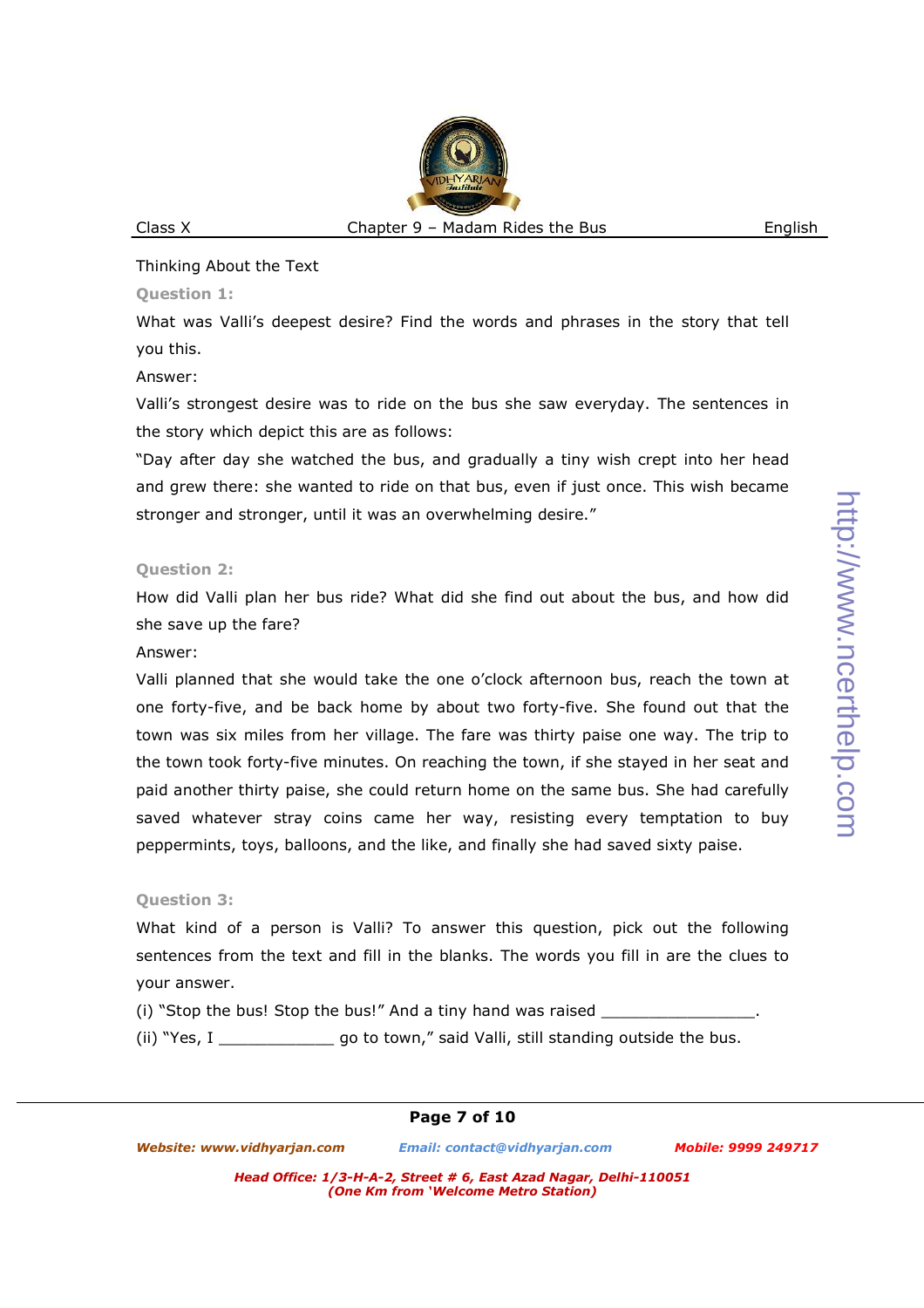(iii) "There's nobody here \_\_\_\_\_\_\_\_\_\_\_\_\_\_," she said haughtily. "I've paid my thirty paise like everyone else."

(iv) "Never mind," she said, "I can \_\_\_\_\_\_\_\_\_\_\_. You don't have to help me. "I'm not a child, I tell you," she said, \_\_\_\_\_\_\_\_\_\_\_\_\_\_.

(v) "You needn't bother about me. I \_\_\_\_\_\_\_\_\_\_\_\_\_," Valli said, turning her face toward the window and staring out.

(vi) Then she turned to the conductor and said, "Well, sir, I hope Answer:

(i) "Stop the bus! Stop the bus!" And a tiny hand was raised commandingly.

(ii) "Yes, I simply have to go to town," said Valli, still standing outside the bus.

(iii) "There's nobody here who's a child," she said haughtily. I've paid my thirty paise like everyone else."

(iv) "Never mind," she said, "I can get on by myself. You don't have to help me. "I'm not a child, I tell you," she said, irritably.

(v) "You needn't bother about me. I can take care of myself," Valli said, turning her face toward the window and staring out.

(vi) Then she turned to the conductor and said, "Well, sir, I hope to see you again." For Valli, the bus journey probably symbolised the adult world. Like anyone else, she spent her money to buy the ticket. She would have attained a great sense of pride and satisfaction in doing so. Therefore, though a child, Valli wanted to be treated as a grown-up on the bus. She had a great sense of self respect which prevented her from taking anyone's help. She felt she was able to take care of herself very well, and was easily irritated when anyone treated her as a child.

#### **Question 4:**

Why does the conductor refer to Valli as 'madam'?

## Answer:

When the conductor stretched out his hand to help her get on the bus, Valli said commandingly that she could get on by herself, and that she did not require his help. She did not act like a child, but as a grown-up girl and therefore, the conductor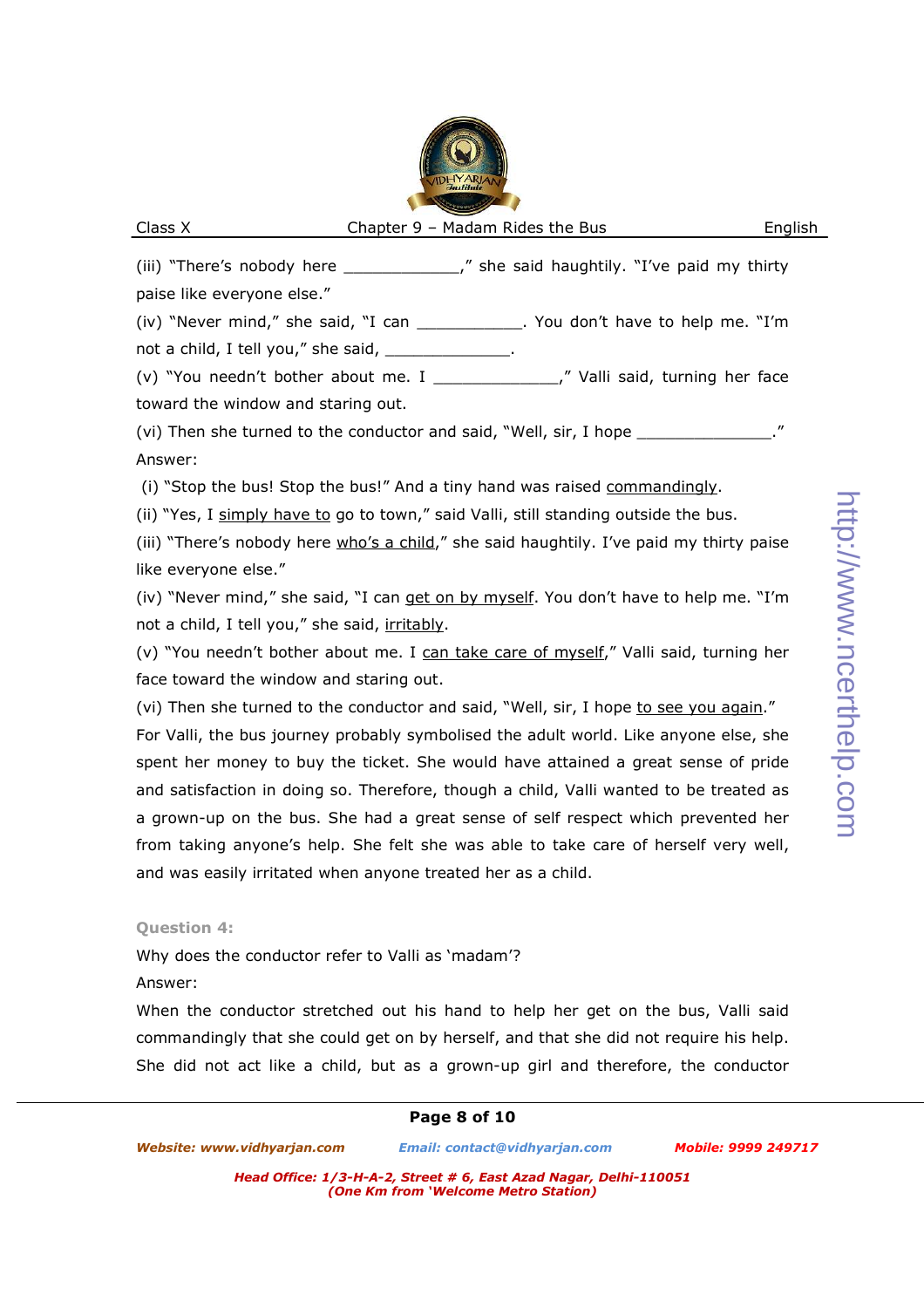called her 'madam'. When the elderly man called her a child and asked her to sit down on her seat, she replied that nobody was a child on the bus. She kept stressing on the fact that she had paid her fare like everybody else and therefore, she should not be treated differently.

**Question 5:** 

Find the lines in the text which tell you that Valli was enjoying her ride on the bus. Answer:

The following lines in the text show that Valli was enjoying her ride on the bus:

(i) "Valli devoured everything with her eyes."

(ii) "On the one side there was the canal and, beyond it, palm trees, grassland, distant mountains, and the blue, blue sky. On the other side was a deep ditch and then acres and acres of green fields − green, green, green, as far as the eye could see. Oh, it was all so wonderful!"

(iii) "Everyone laughed, and gradually Valli too joined in the laughter. Suddenly, Valli clapped her hands with glee."

(iv) "Somehow this was very funny to Valli. She laughed and laughed until there were tears in her eyes."

(v) "Valli wasn't bored to the slightest and greeted everything with the same excitement she'd felt the first time."

#### **Question 6:**

Why does Valli refuse to look out of the window on her way back?

Answer:

Valli refused to look out of the window on her way back because she saw a young cow lying dead by the roadside, just where it had been struck by some fast-moving vehicle. It was the same cow that was running in front of their bus, during their trip to the town. She was overcome with sadness. The memory of the dead cow haunted her and therefore, she refused to look out of the window.